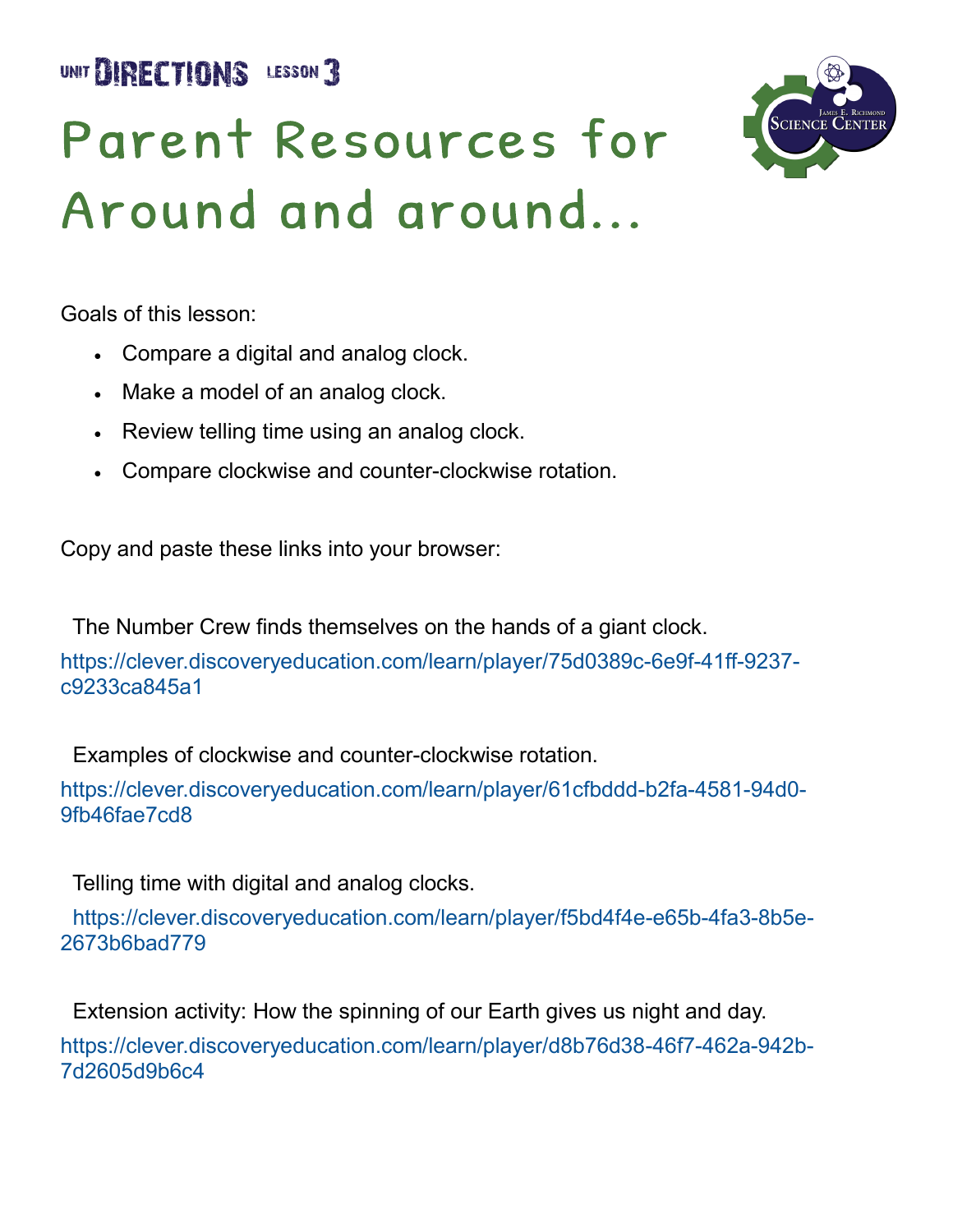### UNIT **BIRECTIONS** LESSON 3

## Around and around...



 Many things spin. Have you ever been on a merry-go-round? Have you turned a doorknob to open a door? Is there a ceiling fan somewhere in your home? All of these things, and many others, spin around. How do you describe that motion? If you lay on the floor and look up at a ceiling fan, the top of the fan is moving one way and the bottom is moving the other way. So, you can't say that it's moving right or left.



 Each of these clocks tells the time. The digital clock (on the left) uses only numbers (or digits) to indicate the time. But the clock on the right, called an analog clock, indicates the time by using two pointers (or hands) that spin around and around.

#### Cut out the analog clock on the 2nd sheet to make your model.

If you have one, use a brad to connect the hands to the face of your analog clock. If you don't have a brad, you can use a bent paper clip or even cut a piece of a straw.

BRAD



 You can use your model to practice telling time. Ask an adult to help you. The shorter hand points to the hour and the longer hand points to the minute.

 The hands on an analog clock spin in just one direction. That direction is called **clockwise.** The opposite of clockwise is **counter-clockwise.**

### **List 4 things that** spin CLOCKWISE 1. 2. 3. 4.